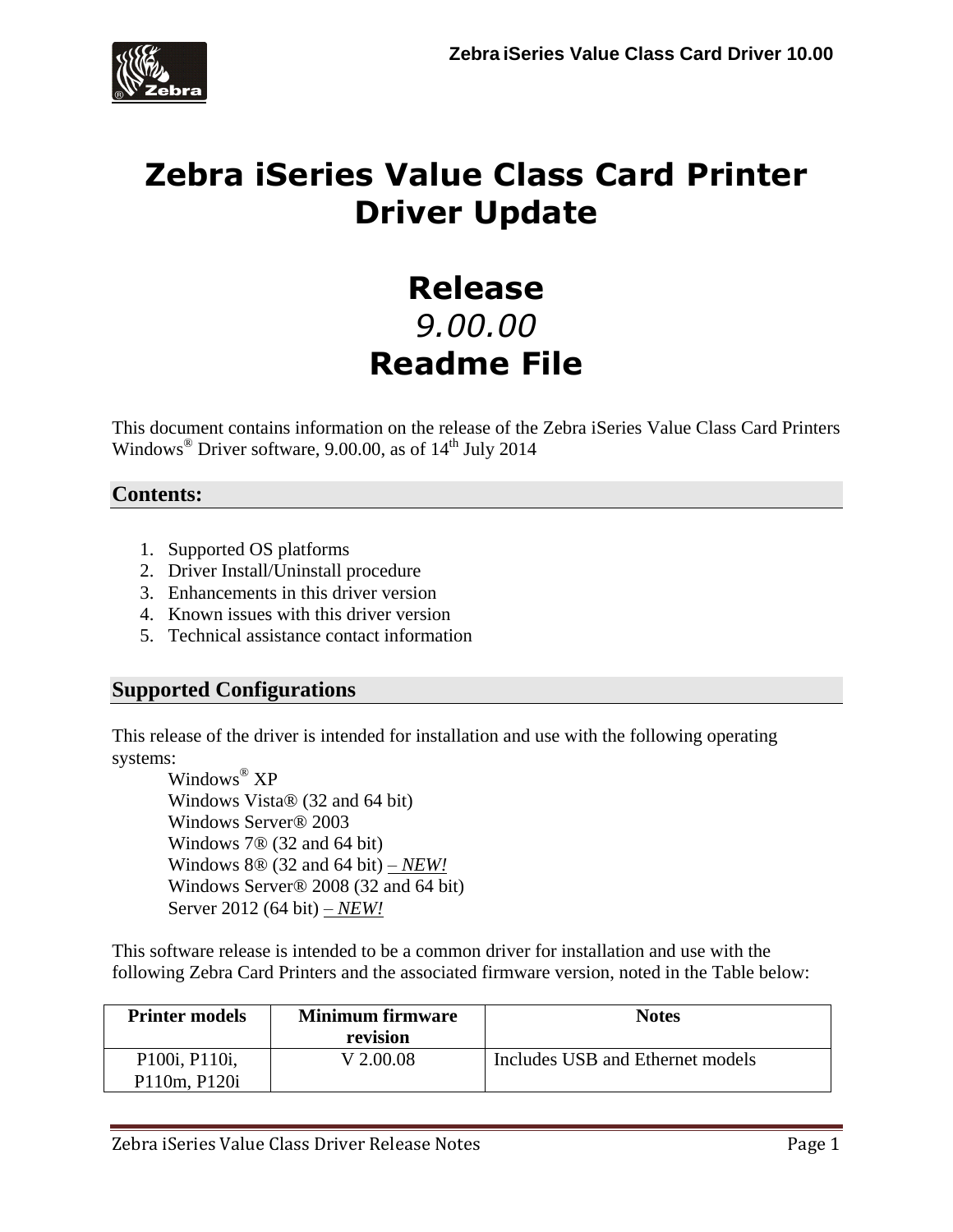

- If your printer type is NOT listed above, this version of our driver is not intended for use with your printer.
- If your printer is listed above, but the firmware is not equal to or higher than the minimum revision listed above, please visit our web site to download and install the latest version. To check the firmware version of your printer under Windows, select the START button and proceed to "Printers and Faxes". Select the icon that corresponds to your Zebra Card Printer, select PROPERTIES, and then select the DEVICE SETTINGS tab.

## **Driver Installation / Un-Installation Procedures**

#### **Steps for Installation:**

- 1. Run the *ZebraValueClassDriver-v9.00.exe* from explorer or command prompt. This is the setup for the iSeries Value Class Printer driver.
- 2. Choose among the Ethernet and USB printers. Based upon this, the printer drivers for the specific printers will be installed.
- 3. Choose the destination location or leave it to default value.
- 4. In case of Ethernet printer driver, a dialog will appear with available IP addresses or the option to input an IP address of the Ethernet printer. Enter the Ethernet printer IP address and click *Ok.* This will cause the Ethernet printer to be installed in the system.
- 5. After the installation is completed, iSeries Value Class Printer will be displayed as printer name in case of Ethernet printers, and *Zebra* iSeries Value Class Printer will be displayed in case of USB printers in *Control Panel -> Printers and Faxes*
- 6. Now the printer will be installed and ready to use.
- 7. Run any application like Zebra CardStudio, Microsoft Windows® Word® or other Card Design application to perform printing.

#### **Steps for Un-Installation:**

- 1. In Add/Remove Programs, choose Zebra iSeries Value Class Printer, click Remove. (Or), In Start Menu -> Programs ->Zebra iSeries Value Class Printer, click Uninstall.
- 2. Choose Remove option.
- 3. A warning message will appear. Click Ok to confirm un-installation.
- 4. Reboot the system after the driver un-installation is complete.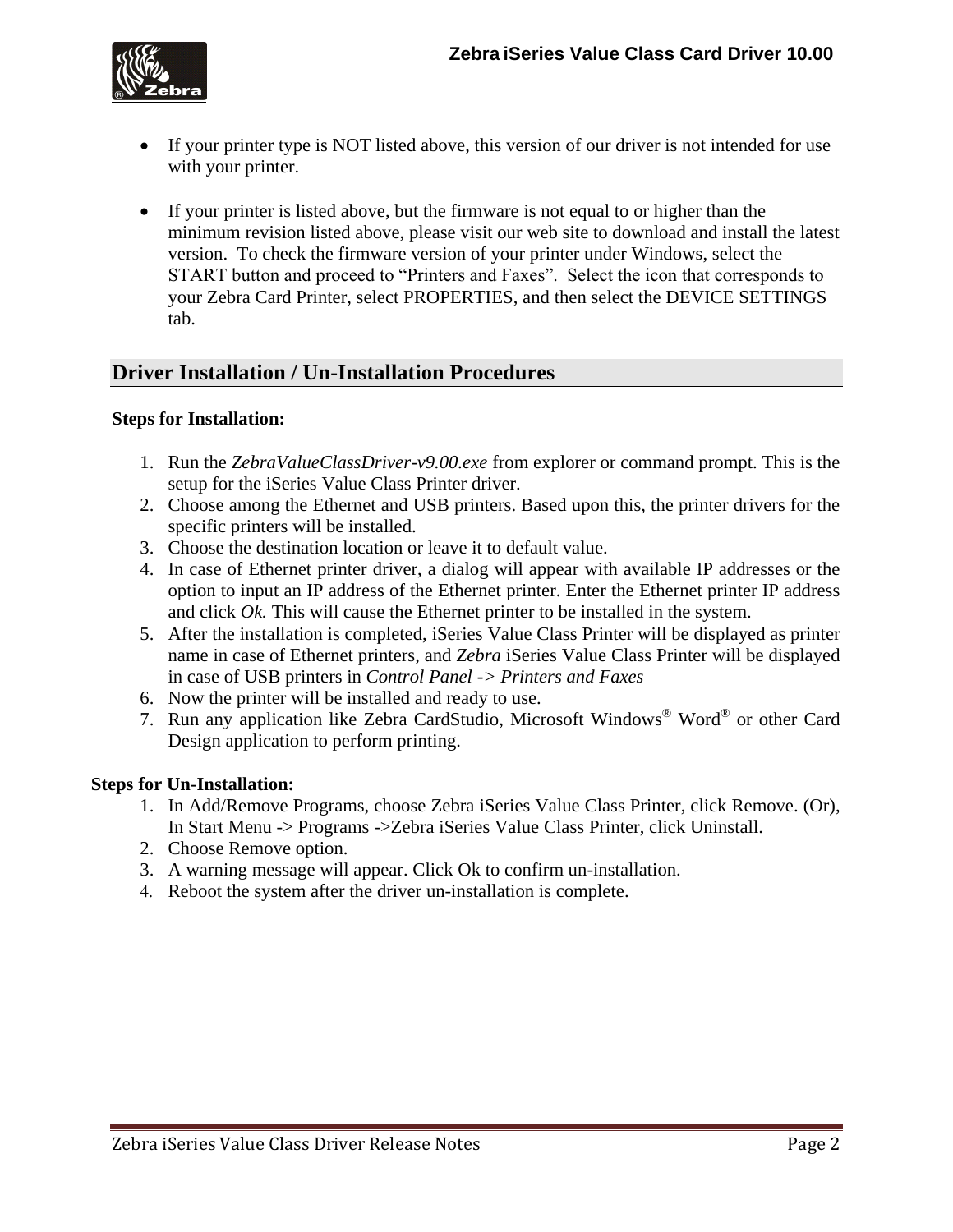

#### **Enhancements and Updates in Driver Version 9.00**

- 1. Microsoft Certified Driver Support for Windows 8 and Server 2012
- 2. Fixed command Error when trying to send PRN or TXT files to printer, through Ethernet
- 3. Fixed Many to One-Ethernet Printer issue where Printer cycles during an Out of Card error
- 4. Addressed Many to One No error message on "Out of Card" condition when printing from multiple clients.

#### **Known Issues in Current Version 10.00**

#### **Known Issues in Current Release**

|   | <b>Issue</b>                                                                                                     |
|---|------------------------------------------------------------------------------------------------------------------|
|   | Black intensity slider is greyed-out if monochrome conversion is set to barcode or halftone.                     |
| 2 | In some Client / Server shared configurations, a Dual sided printer appears as single sided printer<br>on Client |
|   | Value Line driver includes many options in printing preferences that are not supported                           |

## **Technical Assistance:**

For questions relating to the operation of Zebra equipment you already own, contact your reseller first. Alternately, contact Zebra Technical Support by using one of the following methods:

Technical Support Phone: 1-877-ASK-ZEBRA (1 877 275 9327).

Zebra Technologies Corporation 333 Corporate Woods Parkway Vernon Hills, IL 60061-3109

You can also visit us on the web at<http://www.zebra.com/>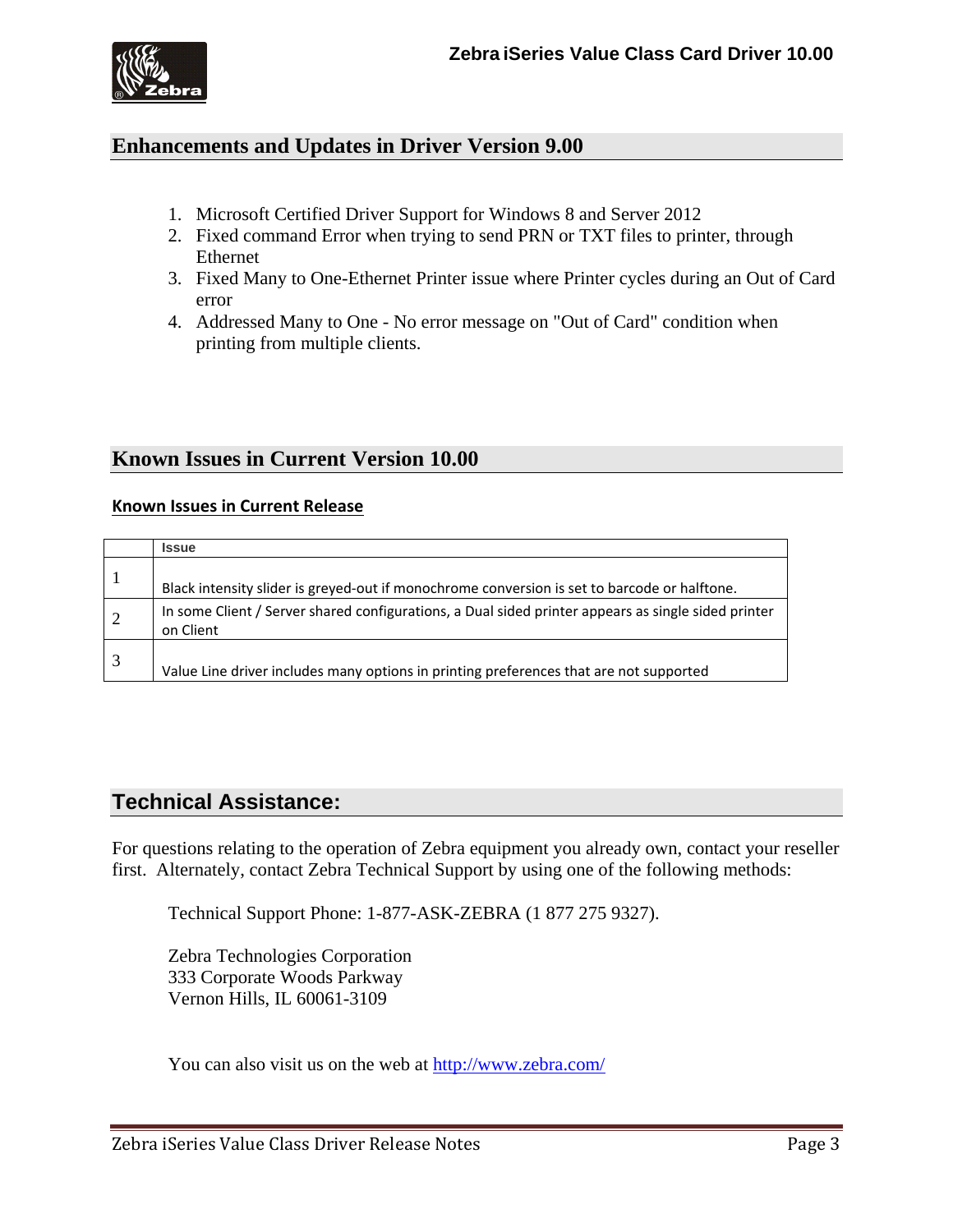# **Windows Driver One-to-Many / Many-to-One Support Matrix**

| <b>Supported Windows Drivers</b><br><b>Microsoft OS</b> | <b>One to</b><br>One  | <b>One to</b><br><b>Many</b>   | <b>Many</b> to<br>One                         | <b>Many</b> to<br><b>Many</b>                                   | <b>Printer</b><br>Pooling $^1$ |  |
|---------------------------------------------------------|-----------------------|--------------------------------|-----------------------------------------------|-----------------------------------------------------------------|--------------------------------|--|
|                                                         | 1 Printer -<br>1 Host | One Host -<br>Many<br>Printers | Multiple<br>Hosts<br>(Drivers)<br>One Printer | Multiple<br><b>Hosts</b><br>(Drivers) -<br><b>Many Printers</b> |                                |  |
| Windows $8(32bit)^2$                                    | Yes                   | Yes                            | Yes                                           | Yes                                                             | Yes                            |  |
| Windows 8 (64bit)                                       | Yes                   | Yes                            | Yes                                           | Yes                                                             | Yes                            |  |
| Win Server $20123$                                      | Yes                   | Yes                            | Yes                                           | Yes                                                             | Yes                            |  |
| Server 2008 64Bit (R2)                                  | Yes                   | Yes                            | Yes                                           | Yes                                                             | Yes                            |  |
| Server 2008 32Bit                                       | Yes                   | Yes                            | Yes                                           | <b>Yes</b>                                                      | Yes                            |  |
| Server 2003                                             | Yes                   | Yes                            | Yes                                           | Yes                                                             | Yes                            |  |
| Windows 7 64 Bit                                        | Yes                   | Yes                            | Yes                                           | <b>Yes</b>                                                      | Yes                            |  |
| Windows 7 32 Bit                                        | Yes                   | Yes                            | Yes                                           | Yes                                                             | Yes                            |  |
| Vista 64 Bit                                            | Yes                   | N <sub>o</sub>                 | N <sub>o</sub>                                | N <sub>o</sub>                                                  | N <sub>o</sub>                 |  |
| Vista 32 Bit $^2$                                       | Yes                   | N <sub>o</sub>                 | N <sub>o</sub>                                | N <sub>o</sub>                                                  | N <sub>o</sub>                 |  |
| Windows XP                                              | Yes                   | Yes                            | Yes                                           | Yes                                                             | Yes                            |  |

<sup>&</sup>lt;u>mandon met</u><br><sup>1</sup> Printer Pool Sharing is not supported.

<sup>&</sup>lt;sup>2</sup> Support for Win 8 Basic and Win 8 Pro and Enterprise versions No initial support for Win 8 RT or Metro GUI print driver environment.

 $3$  No support for Windows Server 2012 Virtual Datacenter, Support for Standard, Essentials, and Foundation editions.